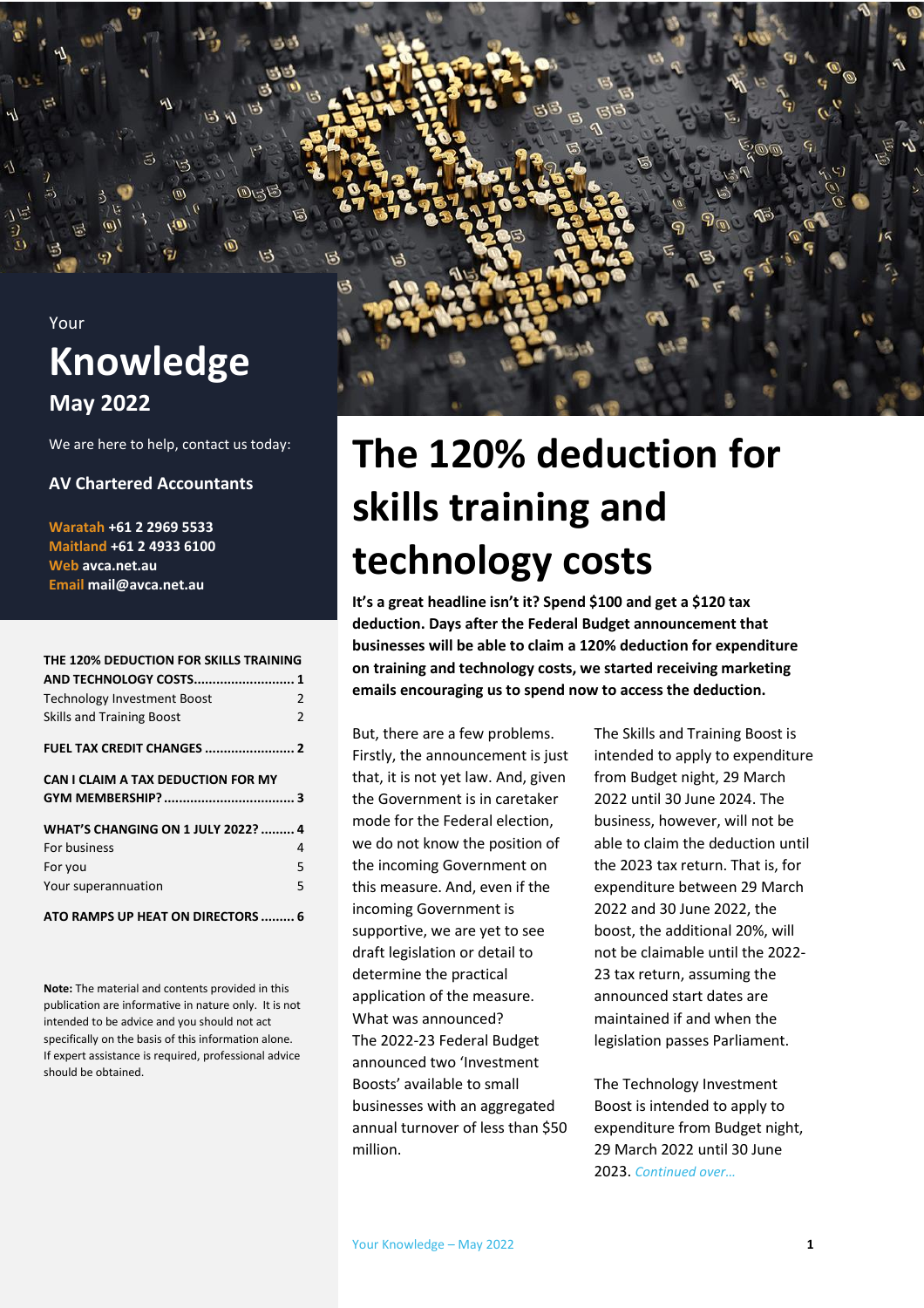As with the Skills and Training Boost, the additional 20% deduction for eligible expenditure incurred by 30 June 2022 will be claimed in the 2023 tax return.

The boost for eligible expenditure incurred on or after 1 July 2022 will be included in the income year in which the expenditure is incurred.

#### <span id="page-1-0"></span>**Technology Investment Boost**

A 120% tax deduction for expenditure incurred by small businesses on business expenses and depreciating assets that support their digital adoption, such as portable payment devices, cyber security systems, or subscriptions to cloud-based services, capped at \$100,000 per annum.

We have received a lot of questions about the specific expenditure the boost might apply to, for example does it cover website development or SEO services? But until we see the legislation, nothing is certain.

#### <span id="page-1-1"></span>**Skills and Training Boost**

A 120% tax deduction for expenditure incurred by small businesses on external training courses provided to employees. External training courses will need to be provided to employees in Australia or online, and delivered by entities registered in Australia.

Some exclusions will apply, such as for in-house or on-the-job training and expenditure on external training courses for persons other than employees.

We are waiting on further details of this initiative to be released to confirm whether there will need to be a nexus between the training program and the current employment activities of the employees undertaking the course. So once again, until we have something more than the announcement, we cannot confirm how the measure will apply in practice or how broad (or otherwise) the definition of skills training is.

#### **What happens if I have already spent money on training and technology in anticipation of the bolstered deduction?**

If the measure becomes law, and the start date of the measure remains the same, we expect that any qualifying expenditure incurred in the 2021-22 financial year will be claimed in your tax return. But, the 'boost', the extra 20% will not be claimable until the 2022-23 financial year.

If the measure does not come to fruition, you should be able to claim a deduction under normal rules for the actual business expense. -End-

## <span id="page-1-2"></span>**Fuel tax credit changes**

The Government temporarily halved the excise and excise equivalent customs duty rates for petrol, diesel and all other petroleum-based products (except aviation fuels) for 6 months from 30 March 2022 until 28 September 2022. This has caused a reduction in fuel tax credit rates.

During this 6 month period, businesses using fuel in heavy vehicles for travelling on public roads won't be able to claim fuel tax credits for fuel used for this purpose. This is because the road user charge exceeds the excise duty payable, and this reduces the fuel tax credit rate to nil.

You can find the ATO's updated fuel tax credit rates that apply for the period from 30 March 2022 to 30 June 2022 [here](https://www.ato.gov.au/Business/Fuel-schemes/Fuel-tax-credits---business/Rates---business/From-30-March-2022/). The ATO's fuel tax [credit calculator](https://www.ato.gov.au/Calculators-and-tools/Host/?anchor=FTCCalc#FTCCalc/questions) has been updated to apply the current rates.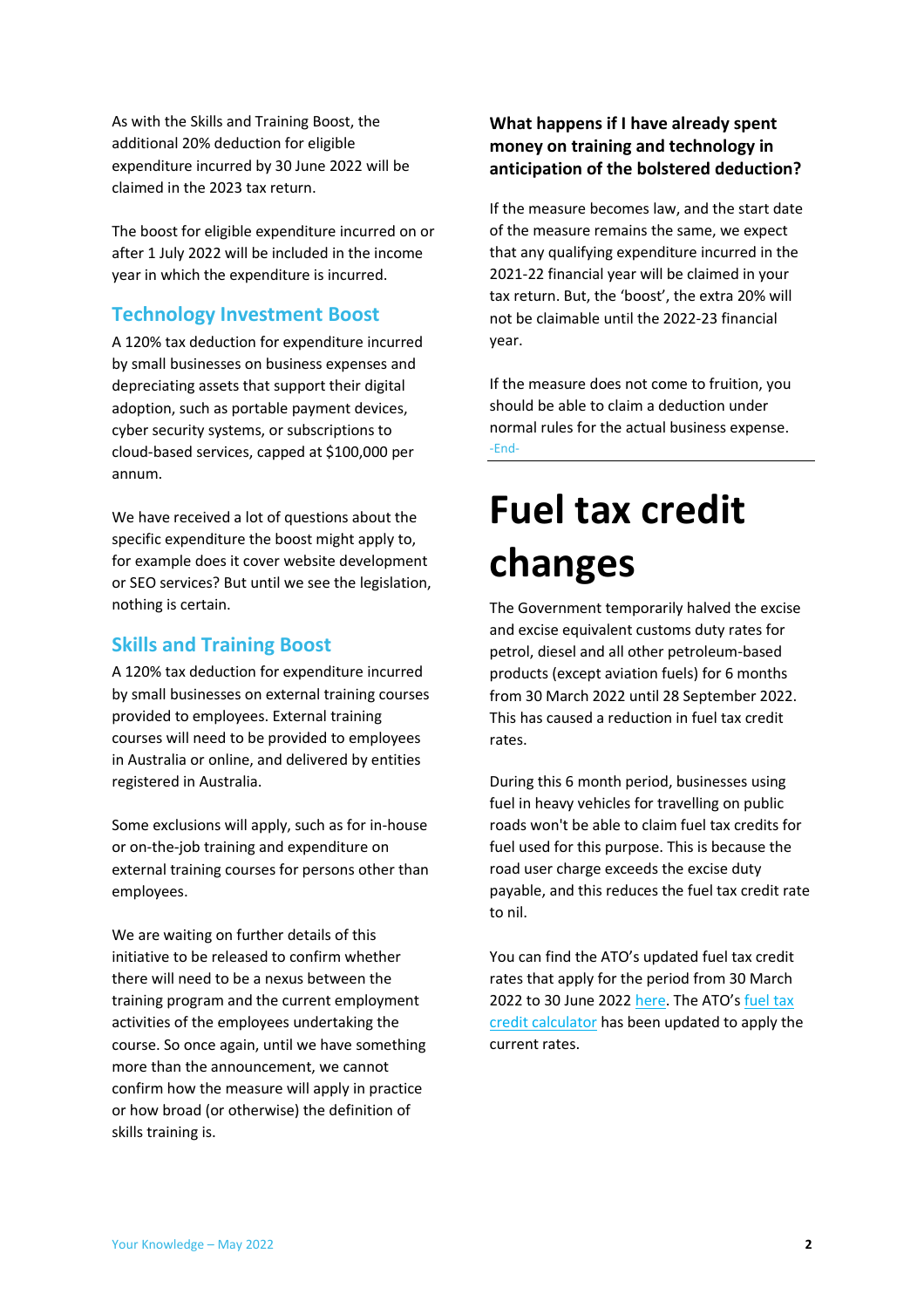## <span id="page-2-0"></span>**Can I claim a tax deduction for my gym membership?**

**There are lots of reasons to keep fit but very few of them have to do with how we earn our income. As a result, a tax deduction for a gym membership isn't available to most people. And yes, the Tax Office has heard all the arguments before about how keeping fit reduces sickness and therefore is important to earning an income, and '…the way I look is important to my job'.** 

In general, a tax deduction for fitness expenses is only available if your job requires you to have an extremely high level of fitness. The nexus between how you earn your income and the deduction is about the physical demands and requirements of your specific role. Firefighters are a case in point. A person with what the ATO describes as a "general duties firefighter" role cannot claim a deduction for the money they have spent keeping fit, but a firefighter in a specialist search and rescue operations team for example, trained in a range of specialist skills including structural collapses and tunnel emergencies, and who is tested on fitness and ongoing strenuous physical activity as an essential part of their job, would be able to claim fitness expenses. Similarly, a professional ballet dancer is likely to be able to claim their fitness expenses. A model however, might not be able to claim their expenses as, while they need to look a particular way, their modelling role does not require physical training and exertion (clearly the ATO has not seen some the poses that models have to hold!). So, access to a deduction is about the specialist physical demands and requirements of your role.

A recent case before the administrative appeals tribunal (AAT) explored the boundary of who

can claim fitness expenses, confirming that a prison dog handler could claim a deduction for the cost of his gym membership. In this case, the dog handler was responsible for training and maintaining two dogs. He was required to be available to assist in emergencies that might arise. While these emergencies didn't arise often, the handler had to be prepared for the possibility of an emergency arising at any time. Reaching this decision, the AAT noted the handler:

- Was required to maintain a high degree of anaerobic fitness (including muscle strength sufficient to control a large German shepherd on a lead in a volatile situation);
- Was required to maintain a high degree of aerobic fitness (that is, a degree of speed and agility sufficient to enable him to move effectively with, and control and direct, his dog in an emergency); and
- Must also be prepared to restrain prisoners himself.

While the employer in this case did not specify any particular level of fitness for the dog handler role, the AAT held that a superior level of fitness was implicitly demanded. However, it did not all go the way of the dog handler. His claim for supplement expenses, travel to and from the gym, and gym clothing was denied.

While some commentators have suggested that the floodgates are now open for gym membership claims, as always, the devil is in the detail. To claim a tax deduction for fitness expenses it is generally necessary to be part of a specialist workforce. Police Officers for example cannot generally claim fitness expenses despite the fact that, like the dog *Continued page 6…*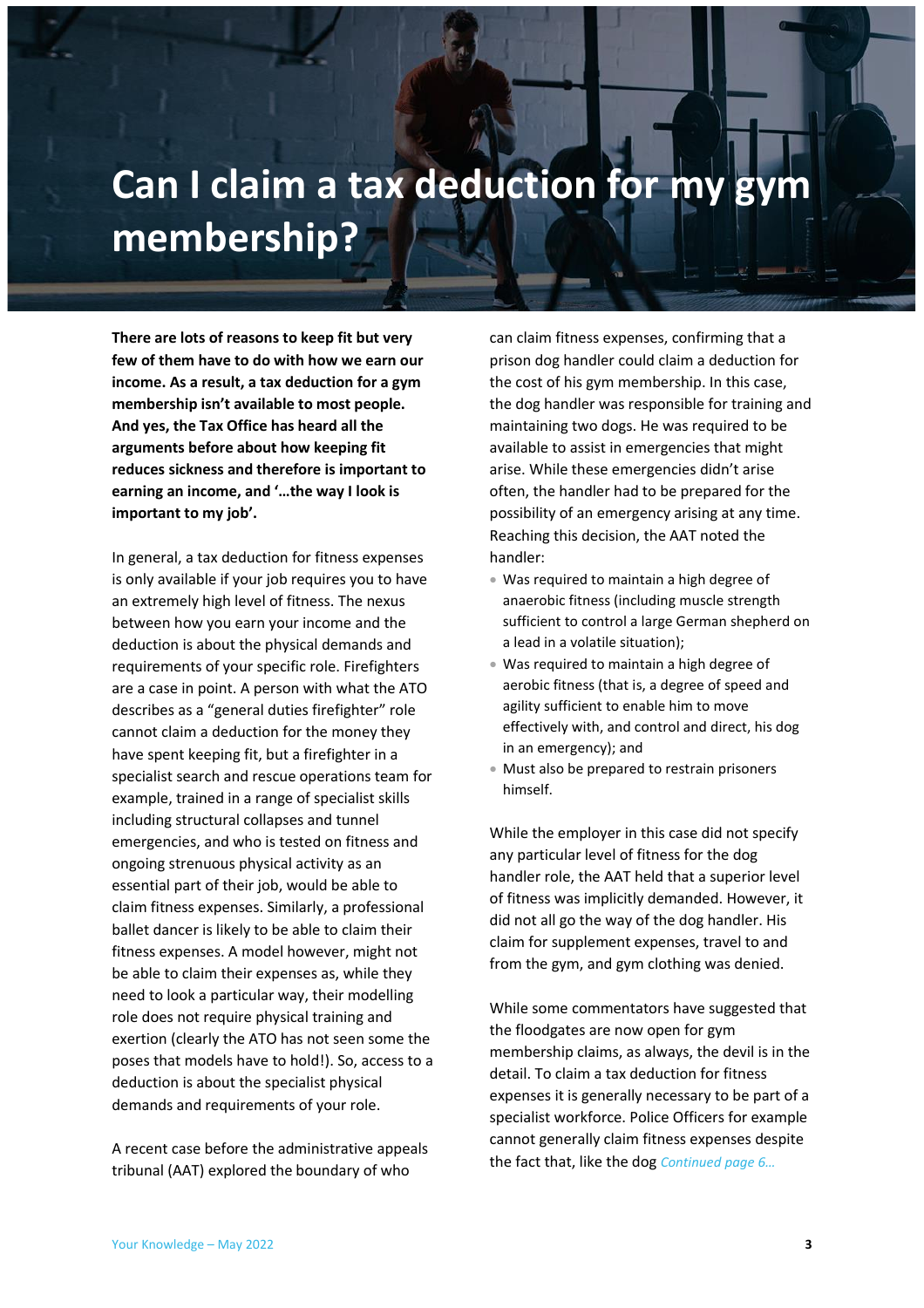# <span id="page-3-0"></span>**What's changing on 1 July 2022?**

**A series of reforms and changes will commence on 1 July 2022. Here's what is coming up:**

#### <span id="page-3-1"></span>**For business**

#### **Superannuation guarantee increase to 10.5%**

The Superannuation Guarantee (SG) rate will rise from 10% to 10.5% on 1 July 2022 and will continue to increase by 0.5% each year until it reaches 12% on 1 July 2025.

If you have employees, what this will mean depends on your employment agreements. If the employment agreement states the employee is paid on a 'total remuneration' basis (base plus SG and any other allowances), then their take home pay might be reduced by 0.5%. That is, a greater percentage of their total remuneration will be directed to their superannuation fund. For employees paid a rate plus superannuation, then their take home pay will remain the same and the 0.5% increase will be added to their SG payments.

#### **\$450 super guarantee threshold removed**

From 1 July 2022, the \$450 threshold test will be removed and all employees aged 18 or over will need to be paid superannuation guarantee regardless of how much they earn. It is important to ensure that your payroll system accommodates this change so you do not inadvertently underpay superannuation.

For employees under the age of 18, super guarantee is only paid if the employee works more than 30 hours per week.

#### **Profits of professional services firms**

The ATO has been concerned for some time about how many professional services firms are structured - specifically, professional practices such as lawyers, accountants, architects, medical practices, engineers, architects etc., operating through trusts, companies and partnerships of discretionary trusts and how the profits from these practices are being taxed.

New ATO guidance that comes into effect from 1 July 2022, takes a strong stance on structures designed to divert income in a way that results in principal practitioners receiving relatively small amounts of income personally for their work and reducing their taxable income. Where these structures appear to be in place to divert income to create a tax benefit for the professional, Part IVA may apply. Part IVA is an integrity rule which allows the Tax Commissioner to remove any tax benefit received by a taxpayer where they entered into an arrangement in a contrived manner in order to obtain a tax benefit. Significant penalties can also apply when Part IVA is triggered.

A new method of assessing the level of risk associated with profits generated by a professional services firm and how they flow through to individual practitioners and their related parties, will come into effect from 1 July 2022. Professional firms will need to assess their structures to understand their risk rating, and if necessary, either make changes to reduce their risks level or ensure appropriate documentation is in place to justify their position.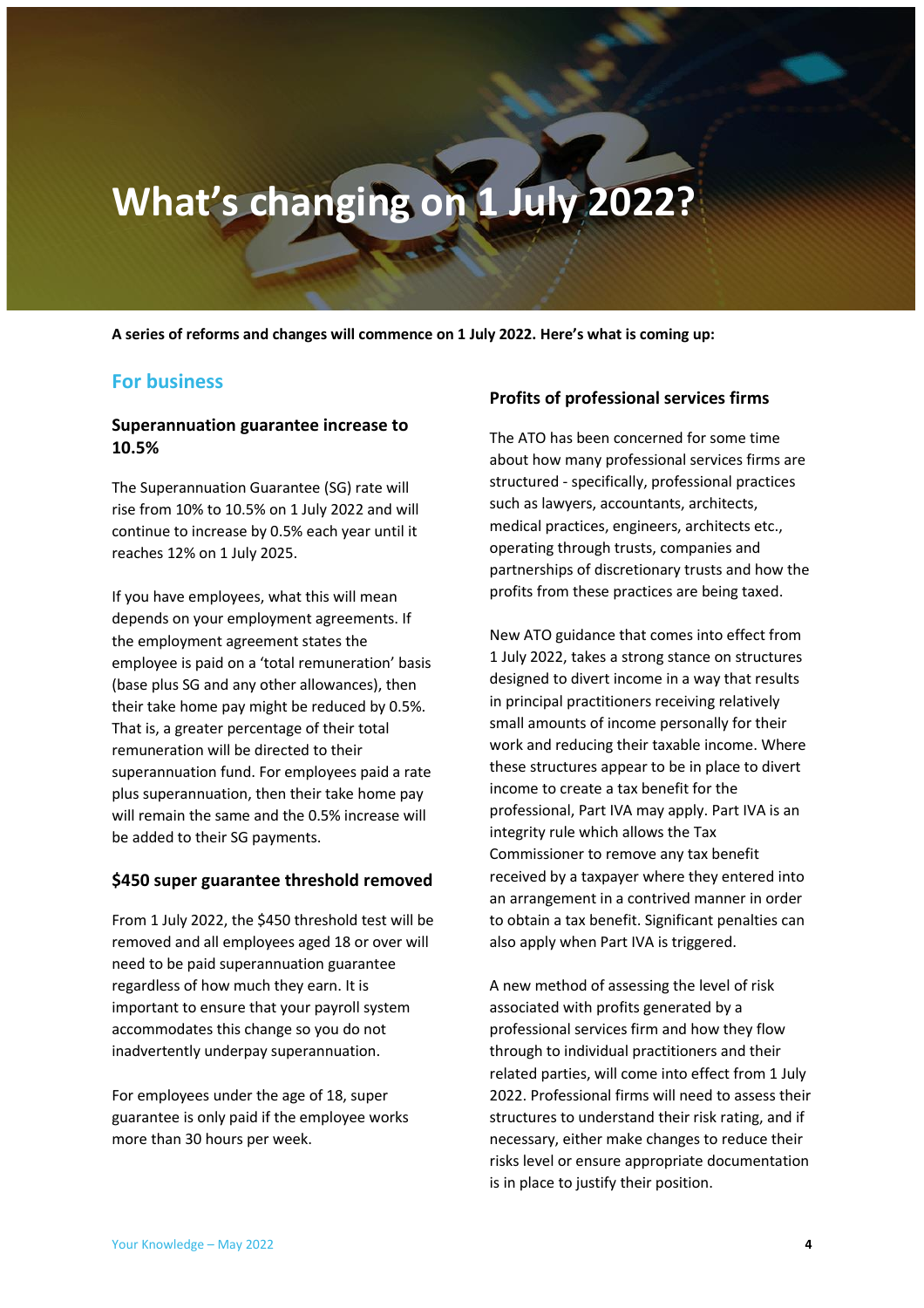#### **Lowering tax instalments for small business – PAYG**

PAYG instalments are regular prepayments made during the year of the tax on business and investment income. The actual amount owing is then reconciled at the end of the income year when the tax return is lodged.

Normally, GST and PAYG instalment amounts are adjusted using a GDP adjustment or uplift. For the 2022-23 income year, the Government has set this uplift factor at 2% instead of the 10% that would have applied. The 2% uplift rate will apply to small to medium enterprises eligible to use the relevant instalment methods for instalments for the 2022-23 income year:

- Up to \$10 million annual aggregated turnover for GST instalments, and
- \$50 million annual aggregated turnover for PAYG instalments

The effect of the change is that small businesses using this PAYG instalment method will have more cash during the year to utilise. However, the actual amount of tax owing on the tax return will not change, just the amount you need to contribute during the year.

#### **Trust distributions to companies**

The ATO recently released a draft tax determination dealing specifically with unpaid distributions owed by trusts to corporate beneficiaries. If the amount owed by the trust is deemed to be a loan then it can potentially fall within the scope of the integrity provisions in Division 7A. If certain steps are not taken, such as placing the unpaid amount under a complying loan agreement, these amounts can be treated as deemed unfranked dividends for tax purposes and taxable at the taxpayer's marginal tax rate. The ATO guidance deals specifically with, and potentially changes, when an unpaid entitlement to trust income will start being treated as a loan depending on the wording of the resolution to pay a distribution. The new guidance applies to trust entitlements arising on or after 1 July 2022.

#### <span id="page-4-0"></span>**For you**

#### **Home loan guarantee scheme extended**

Th[e Home Guarantee Scheme](https://www.nhfic.gov.au/what-we-do/support-to-buy-a-home) guarantees part of an eligible buyer's home loan, enabling people to buy a home with a smaller deposit and without the need for lenders mortgage insurance. An additional 25,000 guarantees will be available for eligible first home owners (35,000 per year), and 2,500 additional single parent family home guarantees (5,000 per year).

#### <span id="page-4-1"></span>**Your superannuation**

#### **Work-test repeal – enabling those under 75 to contribute to super**

Currently, a work test applies to superannuation contributions made by people aged 67 or over. In general, the work test requires that you are gainfully employed for at least 40 hours over a 30 day period in the financial year.

From 1 July 2022, the work-test has been scrapped and individuals aged younger than 75 years will be able to make or receive nonconcessional (including under the bring-forward rule) or salary sacrifice superannuation contributions without meeting the work test, subject to existing contribution caps.

The work test will still apply to personal deductible contributions.

This change will also see those aged under 75 be able to access the 'bring forward rule' if your total superannuation balance allows. The bring forward rule enables you to contribute up to three years' worth of non-concessional contributions to your super in one year.

#### **Downsizer contributions from age 60**

From 1 July 2022, eligible individuals aged 60 years or older can choose to make a 'downsizer contribution' into their superannuation of up to \$300,000 per person (\$600,000 per couple) from the proceeds of selling their home.